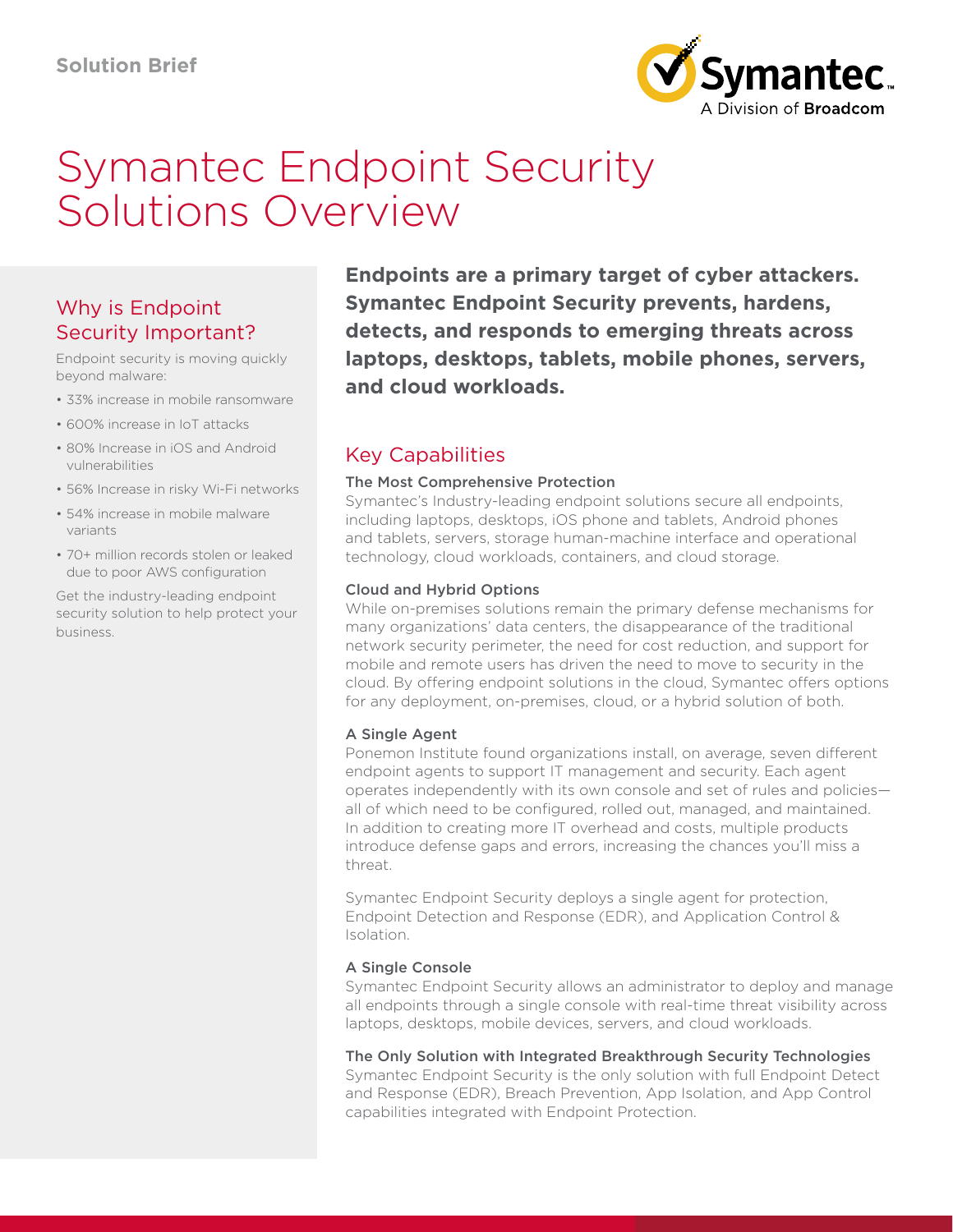## **Solution Brief**

#### Autonomous Security Management

Symantec Endpoint Security delivers autonomous security management that learns from admins, organization or community to continuously assess and strengthen your security posture. It also leverages Artificial intelligence (AI) guided management for establishing strong security policies with fewer misconfigurations to help improve overall security hygiene and posture.

#### Real-Time Threat Information

Symantec Endpoint Security leverages real-time threat information, threat analytics, content classification, and comprehensive threat blocking data from the Symantec Global Intelligence Network.

#### Extensible and Integrated

Symantec Endpoint Security allows you to integrate third party applications like Microsoft Graph, Open C2, and other Symantec solutions through Symantec ICDx, an open API.

#### Easy Endpoint Security Management

Symantec's Endpoint Security portfolio includes tools that help you manage your endpoint security deployments and workflows.

### The Most Award-Winning Solution on the Market

Symantec's Endpoint Security Portfolio continues to get rave reviews and multiple awards for industry leadership, performance, efficacy.

## "After implementing Symantec Endpoint Security, we achieved some stunning results. We have seen a 60 percent drop in malware events."

− Vicki Gavin, Compliance Director | The Economist

# "We feel Symantec Endpoint Security provides an effective and business-friendly approach that within hours of deploying, was able to identify a threat that would have previously gone undetected."

− Brian Jacome, Senior Product Manager | ROYAL BANK OF CANADA

#### Awards

- Radicati APT Market Quadrant Top Player 2019
- Radicati Endpoint Security Market Quadrant Top Player 2018
- Leader Forrester Wave Endpoint Security Suites 2019
- 2018 Endpoint Security Vendor of the Year
- SEP Mobile leader in IDC MarketScape: WW Mobile Threat Management Security Software 2018 Vendor Assessment
- AV-Test Best Protection Winner (four times consecutively)
- 2019 Best Enterprise Endpoint; Highest AAA ranking for past 25 consecutive quarters
- SC Magazine Recommended "We love this product." Award
- CRN's Product of the Year
- Cloud Workload Protection Suite